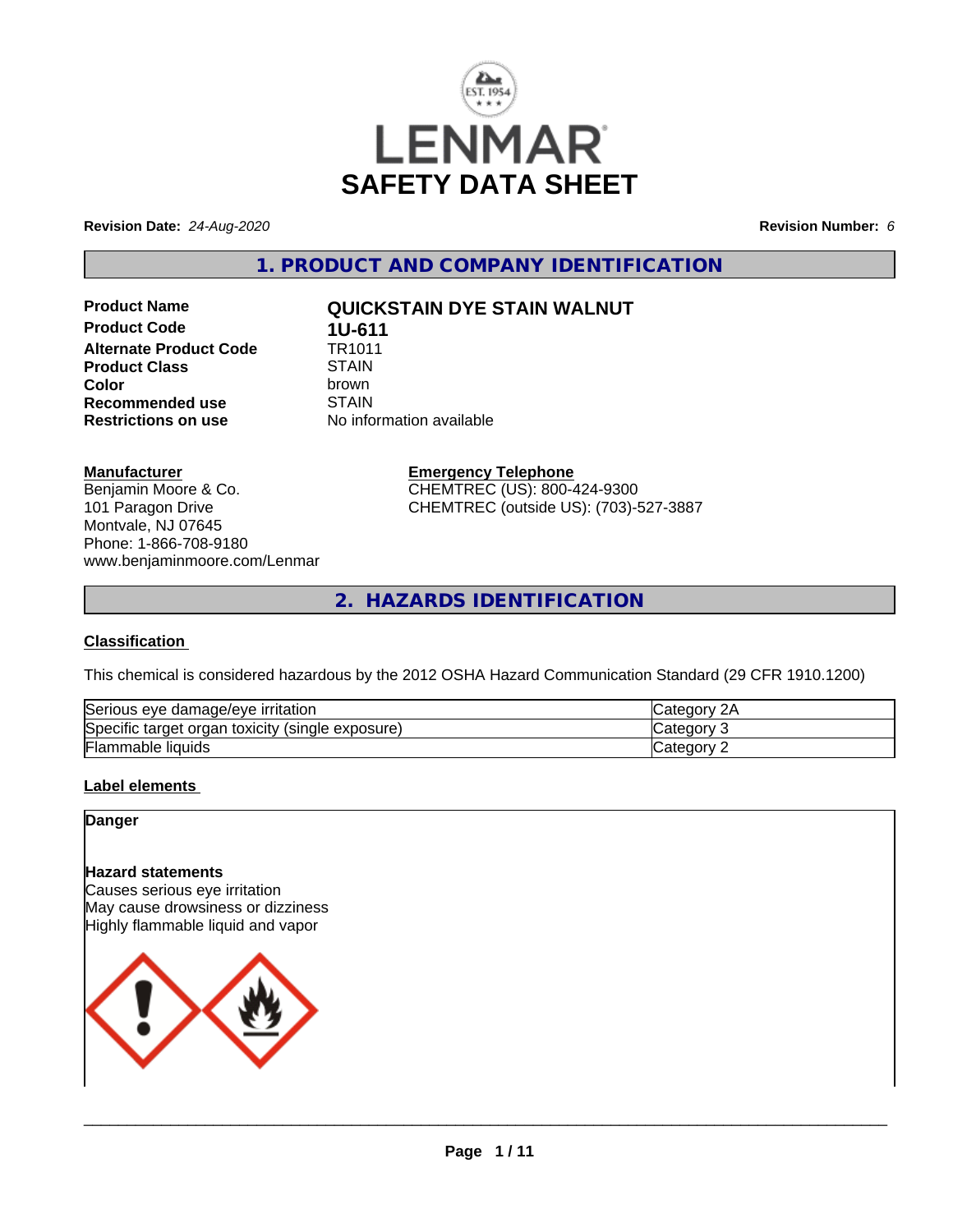### **Appearance** liquid **Odor** solvent

#### **Precautionary Statements - Prevention**

Wash face, hands and any exposed skin thoroughly after handling

Avoid breathing dust/fume/gas/mist/vapors/spray

Use only outdoors or in a well-ventilated area

Keep away from heat, hot surfaces, sparks, open flames and other ignition sources. No smoking

Keep container tightly closed

Ground/bond container and receiving equipment

Use explosion-proof electrical/ventilating/lighting/equipment

Use only non-sparking tools

Take precautionary measures against static discharge

Wear protective gloves/protective clothing/eye protection/face protection

Keep cool

# **Eyes**

IF IN EYES: Rinse cautiously with water for several minutes. Remove contact lenses, if present and easy to do. Continue rinsing

 $\overline{\phantom{a}}$  ,  $\overline{\phantom{a}}$  ,  $\overline{\phantom{a}}$  ,  $\overline{\phantom{a}}$  ,  $\overline{\phantom{a}}$  ,  $\overline{\phantom{a}}$  ,  $\overline{\phantom{a}}$  ,  $\overline{\phantom{a}}$  ,  $\overline{\phantom{a}}$  ,  $\overline{\phantom{a}}$  ,  $\overline{\phantom{a}}$  ,  $\overline{\phantom{a}}$  ,  $\overline{\phantom{a}}$  ,  $\overline{\phantom{a}}$  ,  $\overline{\phantom{a}}$  ,  $\overline{\phantom{a}}$ 

If eye irritation persists: Get medical advice/attention

#### **Skin**

IF ON SKIN (or hair): Remove/Take off immediately all contaminated clothing. Rinse skin with water/shower **Inhalation**

IF INHALED: Remove victim to fresh air and keep at rest in a position comfortable for breathing

Call a POISON CENTER or doctor/physician if you feel unwell

**Fire**

In case of fire: Use CO2, dry chemical, or foam for extinction

#### **Precautionary Statements - Storage**

Store in a well-ventilated place. Keep container tightly closed Store locked up

#### **Precautionary Statements - Disposal**

Dispose of contents/container to an approved waste disposal plant

#### **Hazards not otherwise classified (HNOC)**

Not applicable

#### **Other information**

No information available

# **3. COMPOSITION INFORMATION ON COMPONENTS**

| <b>Phome</b><br>name<br>. | NO<br>uni         | О.<br>---<br>,,                   |
|---------------------------|-------------------|-----------------------------------|
| atonc<br>~<br>50 J I I    | --<br>-n4-<br>. . | 10 <sup>c</sup><br>ΩE<br>.uu<br>ື |

# **4. FIRST AID MEASURES**

#### **Description of first aid measures**

**General Advice** If symptoms persist, call a physician. Show this safety data sheet to the doctor in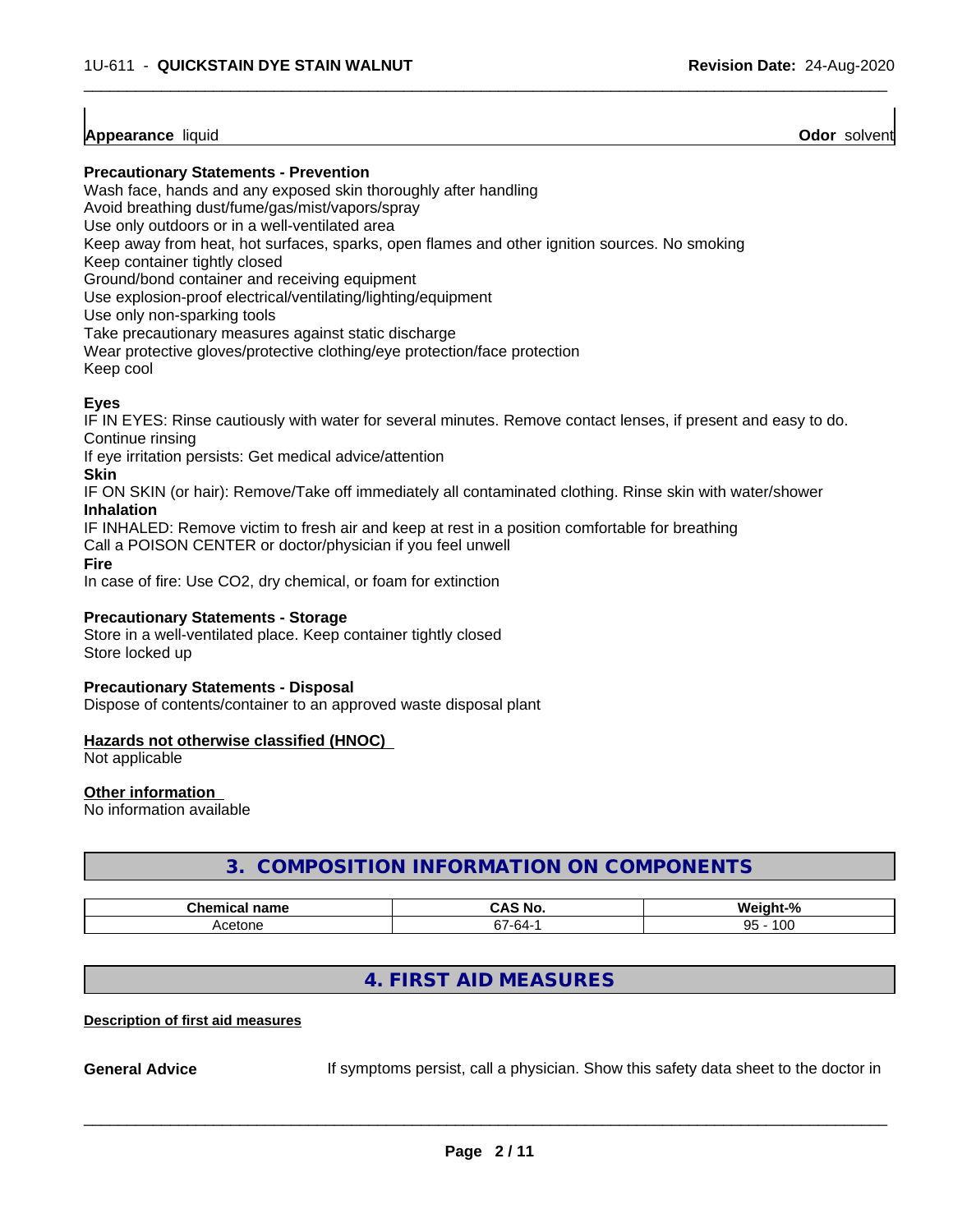attendance.

|                                                  | 5. FIRE-FIGHTING MEASURES                                                                                                                                                                                               |
|--------------------------------------------------|-------------------------------------------------------------------------------------------------------------------------------------------------------------------------------------------------------------------------|
| <b>Notes To Physician</b>                        | Treat symptomatically.                                                                                                                                                                                                  |
| <b>Most Important</b><br><b>Symptoms/Effects</b> | No information available.                                                                                                                                                                                               |
| <b>Protection Of First-Aiders</b>                | Use personal protective equipment.                                                                                                                                                                                      |
| Ingestion                                        | Clean mouth with water and afterwards drink plenty of water. Do not induce<br>vomiting without medical advice. Never give anything by mouth to an unconscious<br>person. Consult a physician.                           |
| <b>Inhalation</b>                                | Move to fresh air. If symptoms persist, call a physician.<br>If not breathing, give artificial respiration. Call a physician immediately.                                                                               |
| <b>Skin Contact</b>                              | Wash off immediately with soap and plenty of water removing all contaminated<br>clothes and shoes. If skin irritation persists, call a physician.                                                                       |
| <b>Eye Contact</b>                               | Immediately flush with plenty of water. After initial flushing, remove any contact<br>lenses and continue flushing for at least 15 minutes. Keep eye wide open while<br>rinsing. If symptoms persist, call a physician. |
|                                                  |                                                                                                                                                                                                                         |

 $\overline{\phantom{a}}$  ,  $\overline{\phantom{a}}$  ,  $\overline{\phantom{a}}$  ,  $\overline{\phantom{a}}$  ,  $\overline{\phantom{a}}$  ,  $\overline{\phantom{a}}$  ,  $\overline{\phantom{a}}$  ,  $\overline{\phantom{a}}$  ,  $\overline{\phantom{a}}$  ,  $\overline{\phantom{a}}$  ,  $\overline{\phantom{a}}$  ,  $\overline{\phantom{a}}$  ,  $\overline{\phantom{a}}$  ,  $\overline{\phantom{a}}$  ,  $\overline{\phantom{a}}$  ,  $\overline{\phantom{a}}$ 

| <b>Flammable Properties</b>                                                      | Vapors may travel considerable distance to a source of<br>ignition and flash back. Vapors may cause flash fire.                                                                                                                                                                                |
|----------------------------------------------------------------------------------|------------------------------------------------------------------------------------------------------------------------------------------------------------------------------------------------------------------------------------------------------------------------------------------------|
| <b>Suitable Extinguishing Media</b>                                              | Foam, dry powder or water. Use extinguishing measures<br>that are appropriate to local circumstances and the<br>surrounding environment.                                                                                                                                                       |
| Protective equipment and precautions for firefighters                            | As in any fire, wear self-contained breathing apparatus<br>pressure-demand, MSHA/NIOSH (approved or equivalent)<br>and full protective gear.                                                                                                                                                   |
| <b>Hazardous combustion products</b>                                             | Burning may result in carbon dioxide, carbon monoxide<br>and other combustion products of varying composition<br>which may be toxic and/or irritating.                                                                                                                                         |
| <b>Specific Hazards Arising From The Chemical</b>                                | Flammable. Flash back possible over considerable<br>distance. Keep product and empty container away from<br>heat and sources of ignition. Closed containers may<br>rupture if exposed to fire or extreme heat. Thermal<br>decomposition can lead to release of irritating gases and<br>vapors. |
| Sensitivity to mechanical impact                                                 | No.                                                                                                                                                                                                                                                                                            |
| Sensitivity to static discharge                                                  | Yes                                                                                                                                                                                                                                                                                            |
| <b>Flash Point Data</b><br>Flash point (°F)<br>Flash Point (°C)<br><b>Method</b> | 3<br>$-16$<br><b>PMCC</b>                                                                                                                                                                                                                                                                      |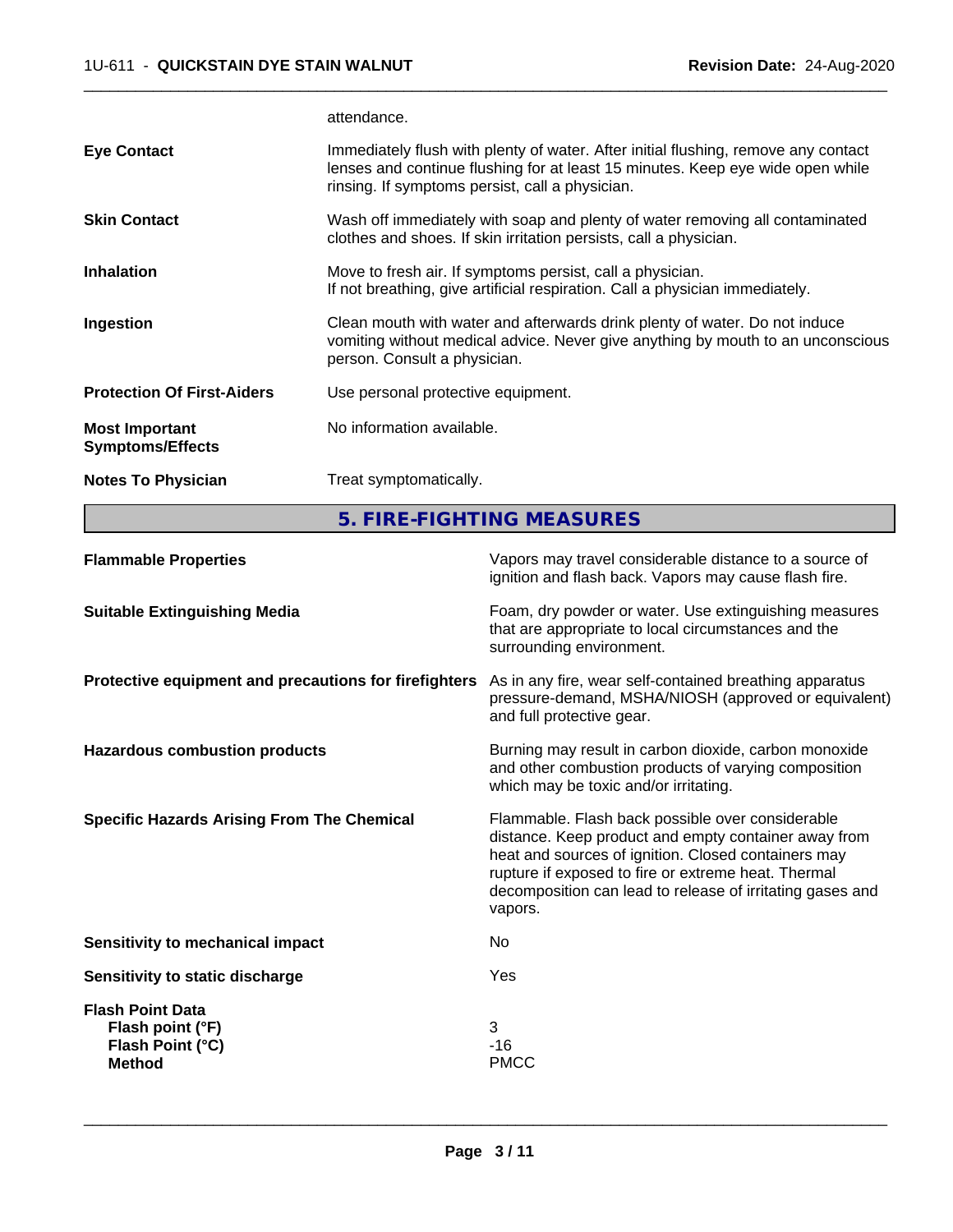#### **Flammability Limits In Air**

| Lower flammability limit:        |  |
|----------------------------------|--|
| <b>Upper flammability limit:</b> |  |

**Not available Not available** 

 $\overline{\phantom{a}}$  ,  $\overline{\phantom{a}}$  ,  $\overline{\phantom{a}}$  ,  $\overline{\phantom{a}}$  ,  $\overline{\phantom{a}}$  ,  $\overline{\phantom{a}}$  ,  $\overline{\phantom{a}}$  ,  $\overline{\phantom{a}}$  ,  $\overline{\phantom{a}}$  ,  $\overline{\phantom{a}}$  ,  $\overline{\phantom{a}}$  ,  $\overline{\phantom{a}}$  ,  $\overline{\phantom{a}}$  ,  $\overline{\phantom{a}}$  ,  $\overline{\phantom{a}}$  ,  $\overline{\phantom{a}}$ 

**NFPA Health:** 1 **Flammability:** 3 **Instability:** 0 **Special:** Not Applicable

#### **NFPA Legend**

- 0 Not Hazardous
- 1 Slightly
- 2 Moderate
- 3 High
- 4 Severe

*The ratings assigned are only suggested ratings, the contractor/employer has ultimate responsibilities for NFPA ratings where this system is used.*

*Additional information regarding the NFPA rating system is available from the National Fire Protection Agency (NFPA) at www.nfpa.org.*

# **6. ACCIDENTAL RELEASE MEASURES**

| Remove all sources of ignition. Take precautions to prevent flashback. Ground<br>and bond all containers and handling equipment. Take precautionary measures<br>against static discharges. Ensure adequate ventilation. Avoid contact with skin,<br>eyes and clothing. Use personal protective equipment.  |
|------------------------------------------------------------------------------------------------------------------------------------------------------------------------------------------------------------------------------------------------------------------------------------------------------------|
| Prevent further leakage or spillage if safe to do so. Do not allow material to<br>contaminate ground water system. Prevent product from entering drains. Do not<br>flush into surface water or sanitary sewer system. Local authorities should be<br>advised if significant spillages cannot be contained. |
| See Section 12 for additional Ecological Information.                                                                                                                                                                                                                                                      |
| Dam up. Soak up with inert absorbent material. Use a non-sparking or explosion<br>proof means to transfer material to a sealed, appropriate container for disposal.<br>Clean contaminated surface thoroughly.                                                                                              |
|                                                                                                                                                                                                                                                                                                            |

**7. HANDLING AND STORAGE**

| Take precautionary measures against static discharges. To avoid ignition of<br>vapors by static electricity discharge, all metal parts of the equipment must be<br>grounded. Keep away from heat, sparks and flame. Do not smoke. Extinguish all<br>flames and pilot lights, and turn off stoves, heaters, electric motors and other<br>sources of ignition during use and until all vapors are gone. Ignition and/or flash<br>back may occur. |
|------------------------------------------------------------------------------------------------------------------------------------------------------------------------------------------------------------------------------------------------------------------------------------------------------------------------------------------------------------------------------------------------------------------------------------------------|
| Keep containers tightly closed in a dry, cool and well-ventilated place. Keep away<br><b>Storage</b><br>from heat. Keep away from open flames, hot surfaces and sources of ignition.<br>Keep in properly labeled containers. Keep out of the reach of children.                                                                                                                                                                                |
| Incompatible with strong acids and bases and strong oxidizing agents.<br><b>Incompatible Materials</b>                                                                                                                                                                                                                                                                                                                                         |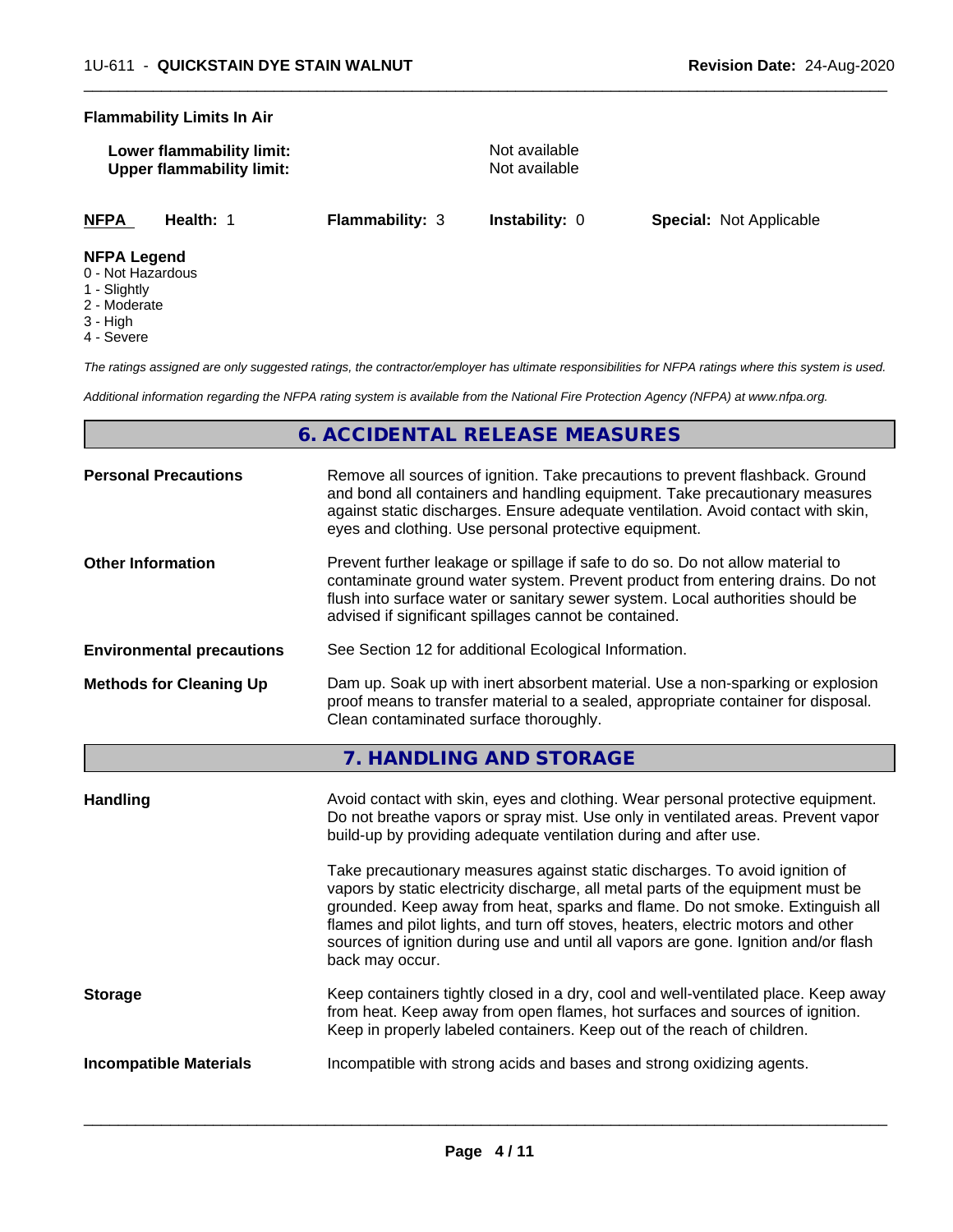**Technical measures/Precautions**Ensure adequate ventilation. Use only where airflow will keep vapors from building up in or near the work area in adjoining rooms. Comply with all national, state, and local codes pertaining to the storage, handling, dispensing and disposal of flammable liquids.

> Dissipate static electricity during transfer by grounding and bonding containers and equipment before transferring material. All equipment should be non-sparking and explosion proof. Use explosion proof electrical equipment for ventilation, lighting and material handling.

 $\overline{\phantom{a}}$  ,  $\overline{\phantom{a}}$  ,  $\overline{\phantom{a}}$  ,  $\overline{\phantom{a}}$  ,  $\overline{\phantom{a}}$  ,  $\overline{\phantom{a}}$  ,  $\overline{\phantom{a}}$  ,  $\overline{\phantom{a}}$  ,  $\overline{\phantom{a}}$  ,  $\overline{\phantom{a}}$  ,  $\overline{\phantom{a}}$  ,  $\overline{\phantom{a}}$  ,  $\overline{\phantom{a}}$  ,  $\overline{\phantom{a}}$  ,  $\overline{\phantom{a}}$  ,  $\overline{\phantom{a}}$ 

**8. EXPOSURE CONTROLS/PERSONAL PROTECTION**

#### **Exposure Limits**

| <b>Chemical name</b> | <b>ACGIH</b><br>L | <b>OSHA PEL</b>                |
|----------------------|-------------------|--------------------------------|
| Acetone              | STEL: 500 ppm     | <b>TWA</b><br>1000<br>J ppm -  |
|                      | TWA: 250 ppm      | TWA<br>$2400 \; \text{ma/m}^3$ |

**Legend**

ACGIH - American Conference of Governmental Industrial Hygienists Exposure Limits OSHA - Occupational Safety & Health Administration Exposure Limits N/E - Not Established

| Appropriate engineering<br>controls  |                                                                                                                                                                                                                                                                                                                                                                     |
|--------------------------------------|---------------------------------------------------------------------------------------------------------------------------------------------------------------------------------------------------------------------------------------------------------------------------------------------------------------------------------------------------------------------|
| <b>Engineering Measures</b>          | Ensure adequate ventilation, especially in confined areas.                                                                                                                                                                                                                                                                                                          |
| <b>Personal Protective Equipment</b> |                                                                                                                                                                                                                                                                                                                                                                     |
| <b>Eye/Face Protection</b>           | Safety glasses with side-shields. If splashes are likely to occur, wear Tightly<br>fitting safety goggles.                                                                                                                                                                                                                                                          |
| <b>Skin Protection</b>               | Long sleeved clothing. Protective gloves.                                                                                                                                                                                                                                                                                                                           |
| <b>Respiratory Protection</b>        | Use only with adequate ventilation. In operations where exposure limits are<br>exceeded, use a NIOSH approved respirator that has been selected by a<br>technically qualified person for the specific work conditions. When spraying the<br>product or applying in confined areas, wear a NIOSH approved respirator<br>specified for paint spray or organic vapors. |
| <b>Hygiene Measures</b>              | Avoid contact with skin, eyes and clothing. Remove and wash contaminated<br>clothing before re-use. Wash thoroughly after handling.                                                                                                                                                                                                                                 |

# **9. PHYSICAL AND CHEMICAL PROPERTIES**

| Appearance              | liquid                   |
|-------------------------|--------------------------|
| Odor                    | solvent                  |
| <b>Odor Threshold</b>   | No information available |
| Density (Ibs/gal)       | $6.6 - 6.7$              |
| <b>Specific Gravity</b> | $0.79 - 0.81$            |
| рH                      | No information available |
| <b>Viscosity (cps)</b>  | No information available |
| Solubility(ies)         | No information available |
| <b>Water solubility</b> | No information available |
| <b>Evaporation Rate</b> | No information available |
| Vapor pressure          | No information available |
| Vapor density           | No information available |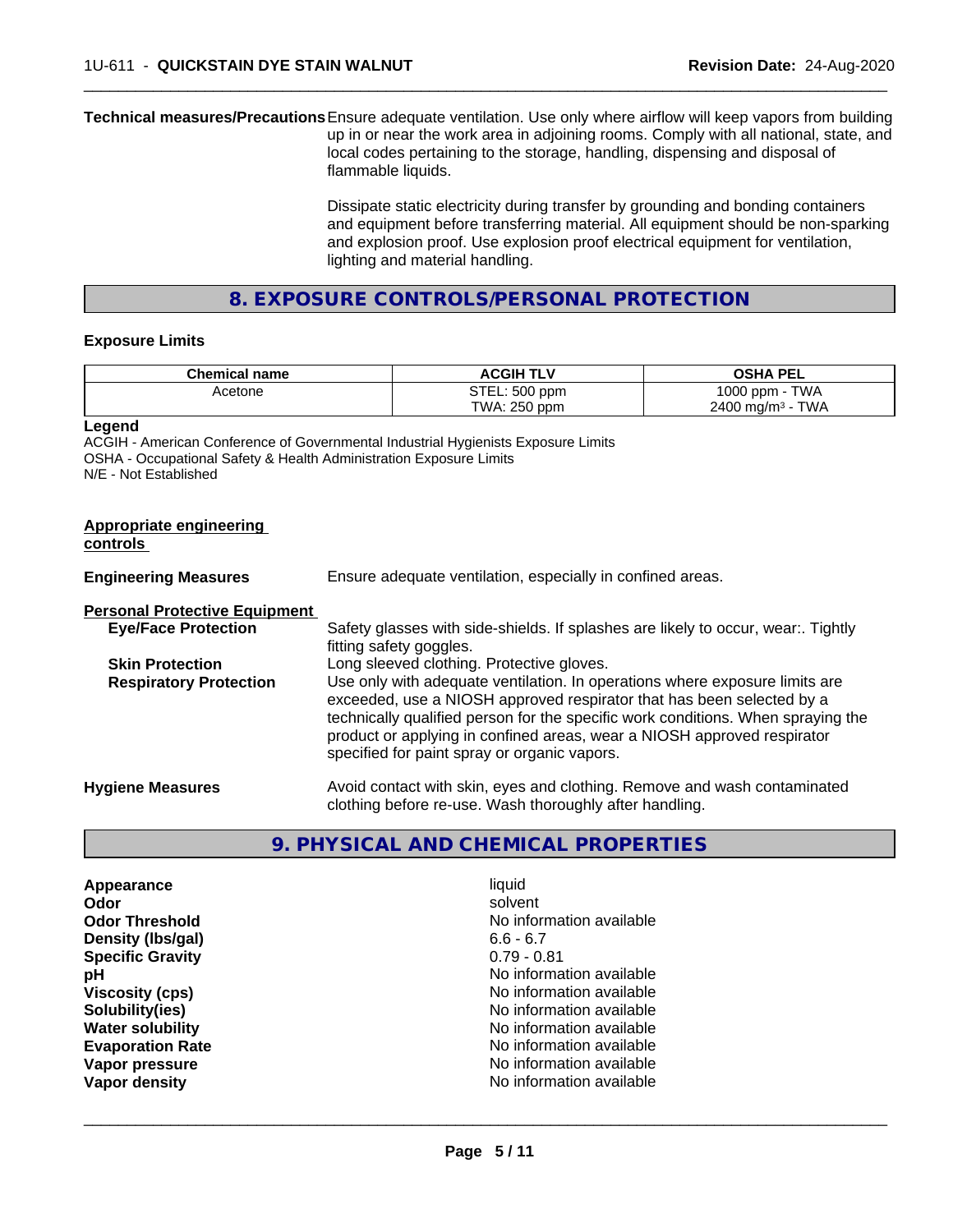| $0 - 10$                 |
|--------------------------|
| $0 - 10$                 |
| $90 - 100$               |
| $90 - 100$               |
| 0                        |
| 136                      |
| 58                       |
| No information available |
| No information available |
| 3                        |
| -16                      |
| <b>PMCC</b>              |
| Not applicable           |
| No information available |
| No information available |
| No information available |
| No information available |
| No information available |
| No information available |
| No information available |
|                          |

# **10. STABILITY AND REACTIVITY**

 $\overline{\phantom{a}}$  ,  $\overline{\phantom{a}}$  ,  $\overline{\phantom{a}}$  ,  $\overline{\phantom{a}}$  ,  $\overline{\phantom{a}}$  ,  $\overline{\phantom{a}}$  ,  $\overline{\phantom{a}}$  ,  $\overline{\phantom{a}}$  ,  $\overline{\phantom{a}}$  ,  $\overline{\phantom{a}}$  ,  $\overline{\phantom{a}}$  ,  $\overline{\phantom{a}}$  ,  $\overline{\phantom{a}}$  ,  $\overline{\phantom{a}}$  ,  $\overline{\phantom{a}}$  ,  $\overline{\phantom{a}}$ 

| <b>Reactivity</b>                         | No data available                                                                                                         |
|-------------------------------------------|---------------------------------------------------------------------------------------------------------------------------|
| <b>Chemical Stability</b>                 | Stable under normal conditions. Hazardous polymerisation<br>does not occur.                                               |
| <b>Conditions to avoid</b>                | Keep away from open flames, hot surfaces, static<br>electricity and sources of ignition. Sparks. Elevated<br>temperature. |
| <b>Incompatible Materials</b>             | Incompatible with strong acids and bases and strong<br>oxidizing agents.                                                  |
| <b>Hazardous Decomposition Products</b>   | Thermal decomposition can lead to release of irritating<br>gases and vapors.                                              |
| <b>Possibility of hazardous reactions</b> | None under normal conditions of use.                                                                                      |

**11. TOXICOLOGICAL INFORMATION**

**Product Information**

### **Information on likely routes of exposure**

**Principal Routes of Exposure** Eye contact, skin contact and inhalation.

**Acute Toxicity** 

**Product Information** Repeated or prolonged exposure to organic solvents may lead to permanent brain and nervous system damage. Intentional misuse by deliberately concentrating and inhaling vapors may be harmful or fatal.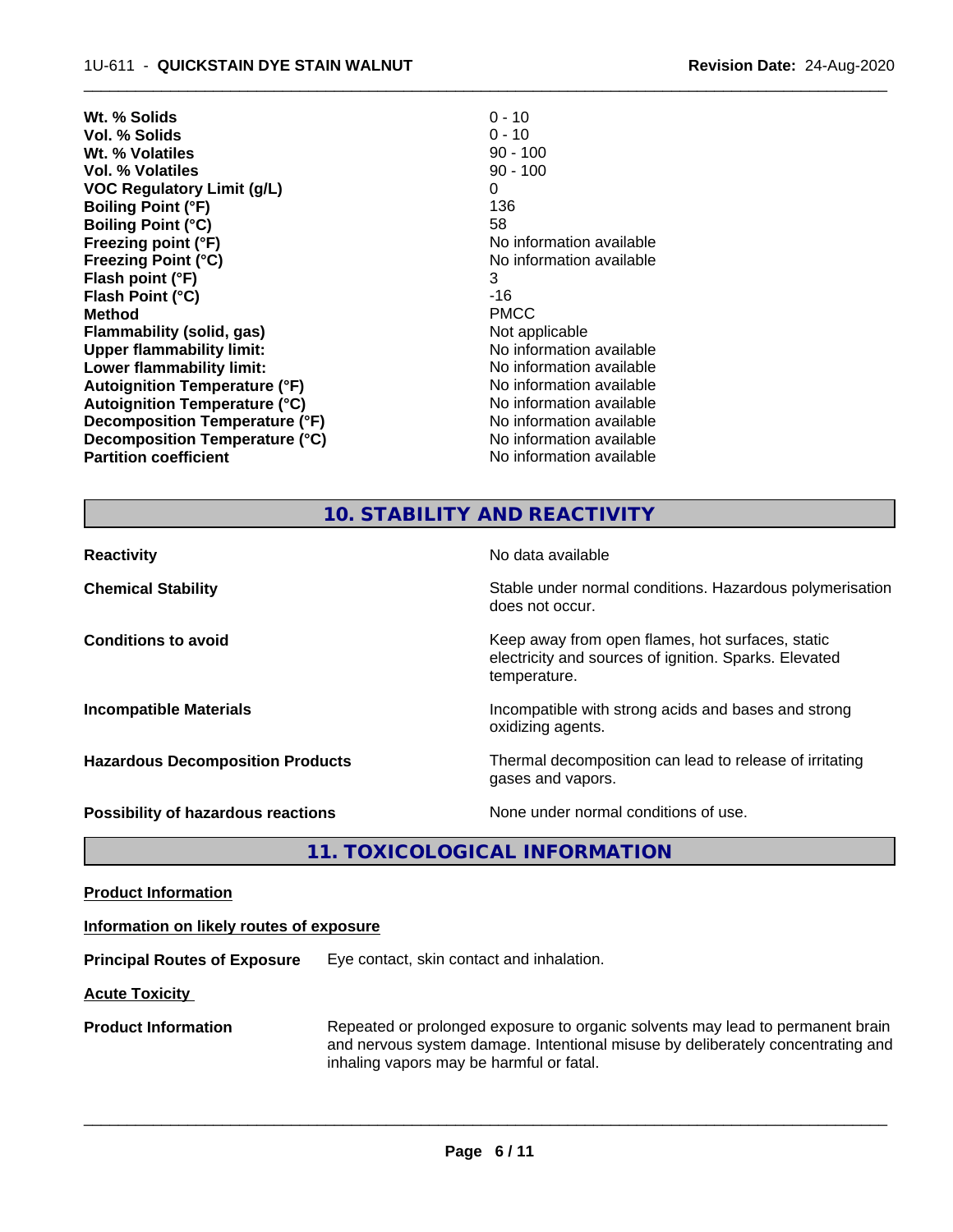#### **Symptoms related to the physical,chemical and toxicological characteristics**

| <b>Symptoms</b>                 | No information available                                                                                                                                                                                                                                      |  |  |
|---------------------------------|---------------------------------------------------------------------------------------------------------------------------------------------------------------------------------------------------------------------------------------------------------------|--|--|
|                                 | Delayed and immediate effects as well as chronic effects from short and long-term exposure                                                                                                                                                                    |  |  |
| Eye contact                     | Contact with eyes may cause irritation.                                                                                                                                                                                                                       |  |  |
| <b>Skin contact</b>             | May cause skin irritation and/or dermatitis. Prolonged skin contact may defat the                                                                                                                                                                             |  |  |
|                                 | skin and produce dermatitis.                                                                                                                                                                                                                                  |  |  |
| Ingestion                       | Harmful if swallowed. Ingestion may cause irritation to mucous membranes. Small<br>amounts of this product aspirated into the respiratory system during ingestion or<br>vomiting may cause mild to severe pulmonary injury, possibly progressing to<br>death. |  |  |
| <b>Inhalation</b>               | Harmful by inhalation. High vapor / aerosol concentrations are irritating to the<br>eyes, nose, throat and lungs and may cause headaches, dizziness, drowsiness,<br>unconsciousness, and other central nervous system effects.                                |  |  |
| <b>Sensitization</b>            | No information available                                                                                                                                                                                                                                      |  |  |
| <b>Neurological Effects</b>     | No information available.                                                                                                                                                                                                                                     |  |  |
| <b>Mutagenic Effects</b>        | No information available.                                                                                                                                                                                                                                     |  |  |
| <b>Reproductive Effects</b>     | No information available.                                                                                                                                                                                                                                     |  |  |
| <b>Developmental Effects</b>    | No information available.                                                                                                                                                                                                                                     |  |  |
| <b>Target organ effects</b>     | No information available.                                                                                                                                                                                                                                     |  |  |
| <b>STOT - repeated exposure</b> | Causes damage to organs through prolonged or repeated exposure if inhaled,<br>May cause disorder and damage to the, liver, kidney, spleen, blood.                                                                                                             |  |  |
| <b>STOT - single exposure</b>   | May cause disorder and damage to the, Respiratory system, Central nervous<br>system.                                                                                                                                                                          |  |  |
| Other adverse effects           | No information available.                                                                                                                                                                                                                                     |  |  |
| <b>Aspiration Hazard</b>        | May be harmful if swallowed and enters airways. Small amounts of this product<br>aspirated into the respiratory system during ingestion or vomiting may cause mild<br>to severe pulmonary injury, possibly progressing to death.                              |  |  |

 $\overline{\phantom{a}}$  ,  $\overline{\phantom{a}}$  ,  $\overline{\phantom{a}}$  ,  $\overline{\phantom{a}}$  ,  $\overline{\phantom{a}}$  ,  $\overline{\phantom{a}}$  ,  $\overline{\phantom{a}}$  ,  $\overline{\phantom{a}}$  ,  $\overline{\phantom{a}}$  ,  $\overline{\phantom{a}}$  ,  $\overline{\phantom{a}}$  ,  $\overline{\phantom{a}}$  ,  $\overline{\phantom{a}}$  ,  $\overline{\phantom{a}}$  ,  $\overline{\phantom{a}}$  ,  $\overline{\phantom{a}}$ 

#### **Numerical measures of toxicity**

#### **The following values are calculated based on chapter 3.1 of the GHS document**

| ATEmix (oral)                        | 5894 mg/kg |
|--------------------------------------|------------|
| <b>ATEmix (dermal)</b>               | 3049 mg/kg |
| <b>ATEmix (inhalation-dust/mist)</b> | 101.8 mg/L |

#### **Component Information**

| Chemical name | Oral LD50           | Dermal LD50           | <b>Inhalation LC50</b>                  |
|---------------|---------------------|-----------------------|-----------------------------------------|
| Acetone       | Rat<br>= 5800 mg/kg | Rabbit<br>15700 mg/kg | (Rat)8 h<br>$= 50100$ mg/m <sup>3</sup> |
| 67-64-1       |                     |                       |                                         |

# **Chronic Toxicity**

#### **Carcinogenicity**

*There are no known carcinogenic chemicals in this product above reportable levels.*

# **12. ECOLOGICAL INFORMATION**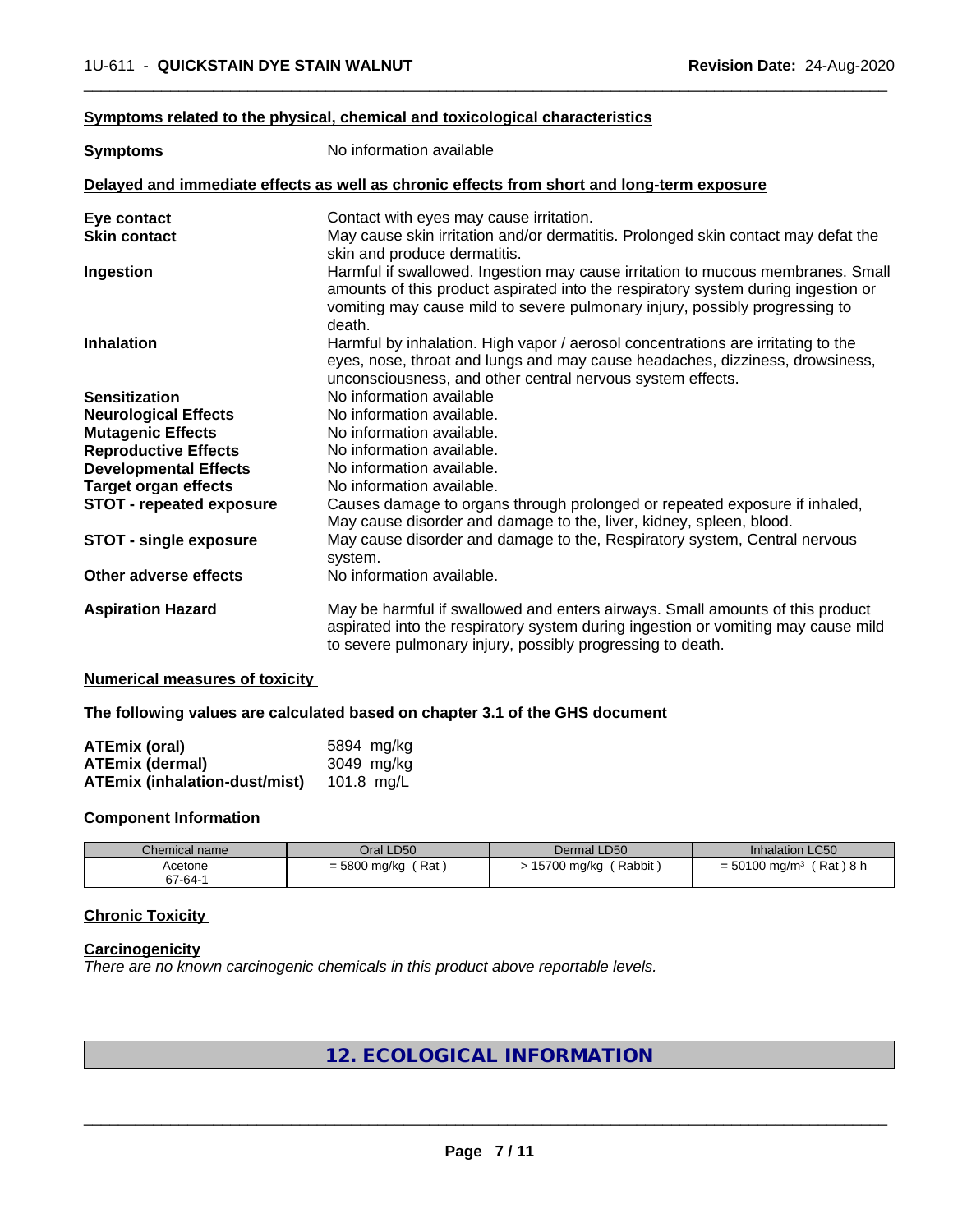$\overline{\phantom{a}}$  ,  $\overline{\phantom{a}}$  ,  $\overline{\phantom{a}}$  ,  $\overline{\phantom{a}}$  ,  $\overline{\phantom{a}}$  ,  $\overline{\phantom{a}}$  ,  $\overline{\phantom{a}}$  ,  $\overline{\phantom{a}}$  ,  $\overline{\phantom{a}}$  ,  $\overline{\phantom{a}}$  ,  $\overline{\phantom{a}}$  ,  $\overline{\phantom{a}}$  ,  $\overline{\phantom{a}}$  ,  $\overline{\phantom{a}}$  ,  $\overline{\phantom{a}}$  ,  $\overline{\phantom{a}}$ 

# **Ecotoxicity Effects**

The environmental impact of this product has not been fully investigated.

## **Product Information**

### **Acute Toxicity to Fish**

No information available

#### **Acute Toxicity to Aquatic Invertebrates**

No information available

#### **Acute Toxicity to Aquatic Plants**

No information available

#### **Persistence / Degradability**

No information available.

#### **Bioaccumulation**

There is no data for this product.

#### **Mobility in Environmental Media**

No information available.

# **Ozone**

Not applicable

## **Component Information**

#### **Acute Toxicity to Fish**

**Acetone** LC50: 8300 (Bluegill - 96 hr.) mg/L

#### **Acute Toxicity to Aquatic Invertebrates**

Acetone EC50: 12600 mg/L (Daphnia magna - 48 hr.)

#### **Acute Toxicity to Aquatic Plants**

No information available

|                                | 13. DISPOSAL CONSIDERATIONS                                                                                                                                                                                               |
|--------------------------------|---------------------------------------------------------------------------------------------------------------------------------------------------------------------------------------------------------------------------|
| <b>Waste Disposal Method</b>   | Dispose of in accordance with federal, state, and local regulations. Local<br>requirements may vary, consult your sanitation department or state-designated<br>environmental protection agency for more disposal options. |
| <b>Empty Container Warning</b> | Emptied containers may retain product residue. Follow label warnings even after<br>container is emptied. Residual vapors may explode on ignition.                                                                         |
|                                | 14. TRANSPORT INFORMATION                                                                                                                                                                                                 |

**DOT**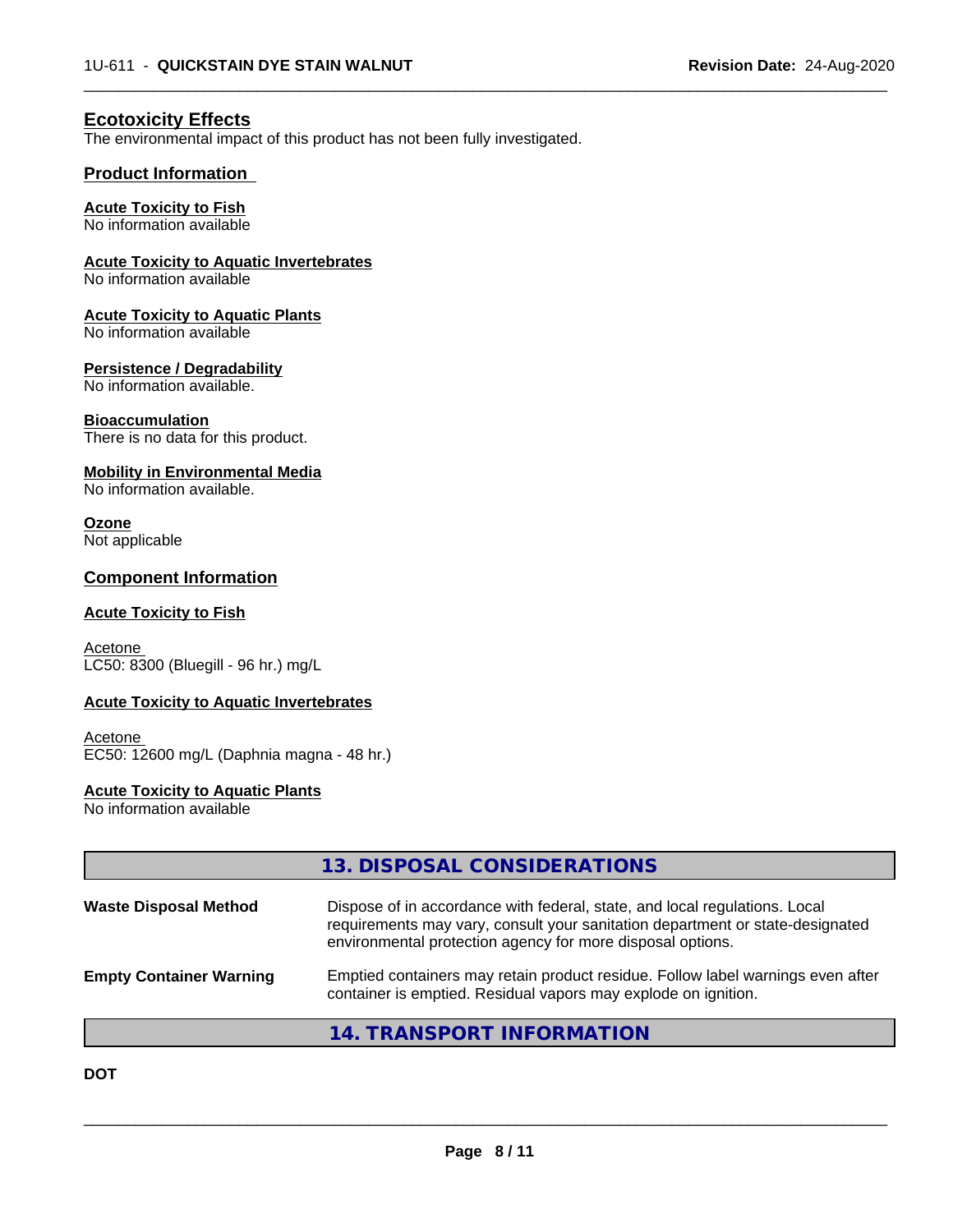| <b>Proper Shipping Name</b><br><b>Hazard class</b><br>UN-No.<br><b>Packing Group</b><br><b>Description</b> | <b>PAINT</b><br>3<br>UN1263<br>Ш<br>UN1263, PAINT, 3, II |
|------------------------------------------------------------------------------------------------------------|----------------------------------------------------------|
| ICAO / IATA                                                                                                | Contact the preparer for further information.            |
| IMDG / IMO                                                                                                 | Contact the preparer for further information.            |
|                                                                                                            | 15. REGULATORY INFORMATION                               |

 $\overline{\phantom{a}}$  ,  $\overline{\phantom{a}}$  ,  $\overline{\phantom{a}}$  ,  $\overline{\phantom{a}}$  ,  $\overline{\phantom{a}}$  ,  $\overline{\phantom{a}}$  ,  $\overline{\phantom{a}}$  ,  $\overline{\phantom{a}}$  ,  $\overline{\phantom{a}}$  ,  $\overline{\phantom{a}}$  ,  $\overline{\phantom{a}}$  ,  $\overline{\phantom{a}}$  ,  $\overline{\phantom{a}}$  ,  $\overline{\phantom{a}}$  ,  $\overline{\phantom{a}}$  ,  $\overline{\phantom{a}}$ 

# **International Inventories**

| <b>TSCA: United States</b> | Yes - All components are listed or exempt. |
|----------------------------|--------------------------------------------|
| <b>DSL: Canada</b>         | No - Not all of the components are listed. |
|                            | One or more component is listed on NDSL.   |

# **Federal Regulations**

| SARA 311/312 hazardous categorization |     |
|---------------------------------------|-----|
| Acute health hazard                   | Yes |
| Chronic Health Hazard                 | No. |
| Fire hazard                           | Yes |
| Sudden release of pressure hazard     | No  |

Reactive Hazard No. No. 2014

#### **SARA 313**

Section 313 of Title III of the Superfund Amendments and Reauthorization Act of 1986 (SARA). This product contains a chemical or chemicals which are subject to the reporting requirements of the Act and Title 40 of the Code of Federal Regulations, Part 372:

*None*

#### **Clean Air Act,Section 112 Hazardous Air Pollutants (HAPs) (see 40 CFR 61)**

This product contains the following HAPs:

*None*

## **US State Regulations**

#### **California Proposition 65**

**AVIMARNING:** Cancer and Reproductive Harm– www.P65warnings.ca.gov

#### **State Right-to-Know**

| <b>Chemical name</b>                   | <b>Massachusetts</b> | <b>New Jersey</b> | Pennsylvania |
|----------------------------------------|----------------------|-------------------|--------------|
| Acetone                                |                      |                   |              |
| Chromate(1-),bis[2-(3-chlorophenyl)-2, |                      |                   |              |
| 4-dihydro-4-[2-[2-(hydroxy-kO)-5-(met  |                      |                   |              |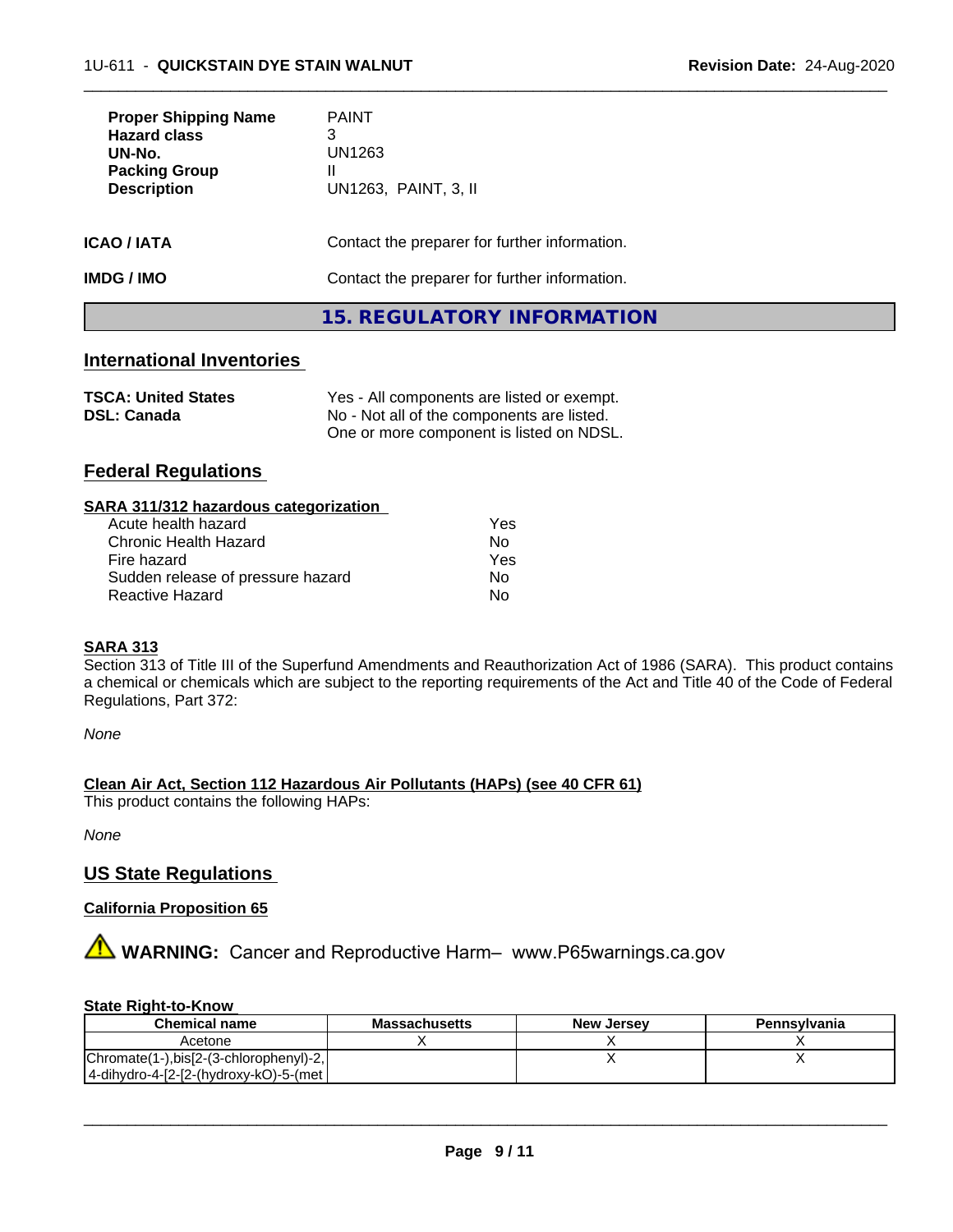| hylsulfonyl)phenyl]diazenyl-kN1]-5-met<br>hyl-3H-pyrazol-3-o                                                                                        |  |  |
|-----------------------------------------------------------------------------------------------------------------------------------------------------|--|--|
| Chromate(1-), bis[methyl<br>$ N-[7-(hydroxy-kO)-8-[2-[2-(hydroxy-kO)]$<br> )-5-(methylsulfonyl)phenyl]diazenyl-kN <br>1-1-naphthalenyloarbamato(2-) |  |  |

 $\overline{\phantom{a}}$  ,  $\overline{\phantom{a}}$  ,  $\overline{\phantom{a}}$  ,  $\overline{\phantom{a}}$  ,  $\overline{\phantom{a}}$  ,  $\overline{\phantom{a}}$  ,  $\overline{\phantom{a}}$  ,  $\overline{\phantom{a}}$  ,  $\overline{\phantom{a}}$  ,  $\overline{\phantom{a}}$  ,  $\overline{\phantom{a}}$  ,  $\overline{\phantom{a}}$  ,  $\overline{\phantom{a}}$  ,  $\overline{\phantom{a}}$  ,  $\overline{\phantom{a}}$  ,  $\overline{\phantom{a}}$ 

#### **Legend**

X - Listed

# **16. OTHER INFORMATION**

| HMIS               | Health: 1 | <b>Flammability: 3</b> | <b>Reactivity: 0</b> | PPE: - |  |
|--------------------|-----------|------------------------|----------------------|--------|--|
| <b>HMIS Legend</b> |           |                        |                      |        |  |

- 0 Minimal Hazard
- 1 Slight Hazard
- 2 Moderate Hazard
- 3 Serious Hazard
- 4 Severe Hazard
- Chronic Hazard

*Note: The PPE rating has intentionally been left blank. Choose appropriate PPE that will protect employees from the hazards the material will present under the actual normal conditions of use.* X - Consult your supervisor or S.O.P. for "Special" handling instructions.

*Caution: HMISÒ ratings are based on a 0-4 rating scale, with 0 representing minimal hazards or risks, and 4 representing significant hazards or risks. Although HMISÒ ratings are not required on MSDSs under 29 CFR 1910.1200, the preparer, has chosen to provide them. HMISÒ ratings are to be used only in conjunction with a fully implemented HMISÒ program by workers who have received appropriate HMISÒ training. HMISÒ is a registered trade and service mark of the NPCA. HMISÒ materials may be purchased exclusively from J. J. Keller (800) 327-6868.*

 **WARNING!** If you scrape, sand, or remove old paint, you may release lead dust. LEAD IS TOXIC. EXPOSURE TO LEAD DUST CAN CAUSE SERIOUS ILLNESS, SUCH AS BRAIN DAMAGE, ESPECIALLY IN CHILDREN. PREGNANT WOMEN SHOULD ALSO AVOID EXPOSURE.Wear a NIOSH approved respirator to control lead exposure. Clean up carefully with a HEPA vacuum and a wet mop. Before you start, find out how to protect yourself and your family by contacting the National Lead Information Hotline at 1-800-424-LEAD or log on to www.epa.gov/lead.

| <b>Prepared By</b>      | <b>Product Stewardship Department</b><br>Benjamin Moore & Co.<br>101 Paragon Drive<br>Montvale, NJ 07645<br>800-225-5554 |
|-------------------------|--------------------------------------------------------------------------------------------------------------------------|
| <b>Revision Date:</b>   | 24-Aug-2020                                                                                                              |
| <b>Revision Summary</b> | Not available                                                                                                            |

Disclaimer

The information contained herein is presented in good faith and believed to be accurate as of the effective date shown above. This information is furnished without warranty of any kind. Employers should use this information only as a **supplement to other information gathered by them and must make independent determination of suitability and** completeness of information from all sources to assure proper use of these materials and the safety and health of employees. Any use of this data and information must be determined by the user to be in accordance with applicable **federal, provincial, and local laws and regulations.**